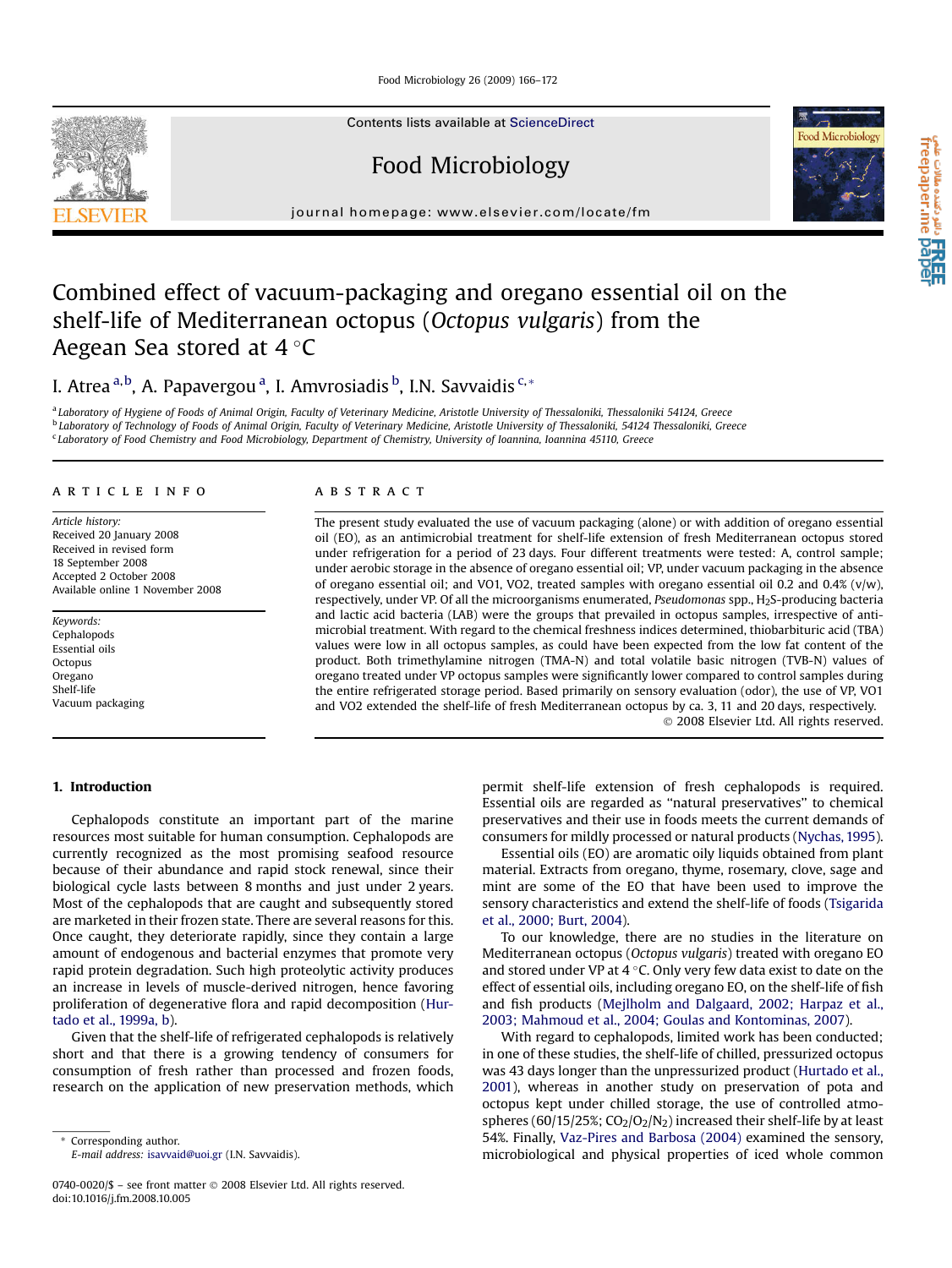octopus (Octopus vulgaris). Recently, the spoilage potential of whole musky octopus (Eledone moschata) was determined by evaluating the changes in physicochemical, microbiological and sensory parameters ([Lougovois et al., 2008](#page-6-0)). Whole musky octopus, stored in melting ice, had a storage life of 10 days. Both Pseudomonas spp. and Shewanella putrefaciens constituted a major part of the spoilage flora of ice-stored musky octopus.

Thus, the objective of the present work was to determine the effect of VP individually or in combination with the addition of oregano EO, as a natural preservative, on the shelf-life extension of fresh Mediterranean octopus (Octopus vulgaris) stored under refrigeration  $(4 \pm 0.5 \degree C)$  by evaluating certain microbiological, chemical and sensory parameters.

#### 2. Materials and methods

## 2.1. Preparation, processing (''tumbling'') of samples, and packaging

Fresh octopus (Octopus vulgaris) was caught by professional home water fishers with fish traps (hooped nets) during the period November–December 2006 in the North Aegean Sea (Gulf of Pieria). Two experiments were conducted during this period and in each experiment, approximately 10–12 whole octopuses were used. The mean weight of each octopus sample was approximately 1.2 kg  $\pm$  150 g. After 8 h on ice at sea, octopus samples were landed in the fish port of Thessaloniki and were processed (tumbling) immediately, while still fresh (within 12 h from catch), because freezing itself can alter protein solubility and affect texture. Tumbling in the present study was performed using a custommade tumbler, as previously described ([Katsanidis, 2004\)](#page-6-0). After tumbling the samples were repackaged in wooden boxes with ice, delivered to the laboratory in less than 3 h of landing. Immediately after delivery the octopus samples were gutted, rinsed in cold tap water and the tentacles removed (the tentacles being the focal point of this study). Octopus tentacles (120  $\pm$  10 g) were separated into four lots: A, control sample; under aerobic storage in the absence of oregano essential oil; VP, under vacuum packaging in the absence of oregano essential oil; and VO1, VO2, treated samples with oregano essential oil 0.2 and 0.4% (v/w), respectively, under VP. Oregano oil (Kokkinakis, Athens, Greece) was added on the surface of octopus samples (tentacles) in appropriate volumes using a micropipette, followed by mild massage (directly with the fingers) of the oil for each sample. After addition of oregano oil, samples were packaged in food grade (EU 2002/72) polyethylene/ polyamide (PE/PA, Flexo-Vacuum TH 100) barrier pouches (VER Pack, Thessaloniki, Greece), 100 µm in thickness, having an oxygen permeability of 55 cm<sup>3</sup>/m<sup>2</sup> per 24 h/atm at 75% relative humidity (RH), 23 °C and a water vapor permeability of 4 g/m<sup>2</sup> per 24 h at 90% RH, 38 °C. Pouches, containing the octopus muscle tentacle, were heat-sealed using a vacuum sealer (Autovac, Kramer & Grebe, Wallau, Lahn, Germany) and stored under refrigeration (4  $\pm$  0.5 °C) for a period of 9 (control) days and 23 (VP, VO1 and VO2) days. As previously mentioned, experiments were conducted twice and in each experiment triplicate samples from each lot were removed for subsequent analysis. Finally, fresh octopus was also stored at  $-30$  °C to be used as reference sample in the sensory analyses. Samples were analysed at predetermined time intervals namely: 1, 3, 5, 7, 9, 13, 19 and 23 days of storage.

#### 2.2. Microbiological analysis

A sample of 25 g was taken aseptically from each octopus arm, transferred to a stomacher bag and 225 ml of sterilized peptone water (Buffer Peptone Water, LAB M) were added, and the mixture was homogenized for 2 min with a stomacher (Stomacher 400, Lab. Blender, London, UK). Samples (0.1 ml) of serial dilutions of octopus homogenates were spread on the surface of the appropriate dry media in Petri dishes for determination of the total aerobic plate count (TPC) on Plate Count Agar (Oxoid, CM325), and incubated at 30 °C for 3 days. Pseudomonas spp. were determined on Cetrimide Fusidin Cephaloridine agar (Oxoid CM559 supplemented with selective supplement SR 103, Oxoid, Basingstoke, UK) after incubation at 20 $\degree$ C for 2–3 days. For Enterobacteriaceae and H<sub>2</sub>Sproducing bacteria (including Shewanella putrefaciens), 1.0 ml was inoculated into 10 ml of molten (45 $\degree$ C) violet red bile glucose agar (VRBGA, Oxoid CM485) and iron agar (IA, Oxoid CM867) respectively. After setting, a 10-ml overlay of molten medium was added. For the former, incubation was at 37  $\degree$ C for 24 h. The large colonies with purple haloes were counted. IA plates were incubated at 25  $\degree$ C and black colonies formed by the production of  $H_2S$  were enumerated after 3 days. Lactic acid bacteria (LAB) were enumerated on de Man Rogosa Sharpe agar (MRS, Oxoid, CM361) incubated at 30 $\degree$ C for 5 days. Three replicates of at least three appropriate dilutions were enumerated. All plates were examined visually for typical colony types and morphological characteristics associated with each growth medium. Microbiological data were transformed into logarithms of the number of colony-forming units (CFU/g).

#### 2.3. Biochemical analysis

TVB-N was determined using the European Union reference method [\(Malle and Poumeyrol,1989\)](#page-6-0). TMA-N was determined using the method of AOAC ([AOAC, 1995](#page-6-0)). TVB-N and TMA-N contents were expressed as mg N/100 g octopus muscle. TBA was determined by a selective third-order derivative spectrophotometric method ([Bot](#page-6-0)[soglou et al., 1994](#page-6-0)). TBA content was expressed as  $\mu$ g of malondialdehyde (MDA)/kg octopus muscle. The pH value was recorded using a pH meter (Hanna Instruments, HI 9219, Woonsocket, RI, USA). Octopus muscle (10 g) was homogenized thoroughly with 90 ml of distilled water and the homogenate was used for pH determination.

#### 2.4. Sensory evaluation

The sensory quality of raw octopus was evaluated on days 1, 3, 5, 7, 9 (control; untreated and treatedwith oil) and days 13,19, 23 (oil treated) by a trained panel (among the staff from the laboratory). All panelists were trained for the period of 3 months in 1-h sessions three times aweek (36 h total). Triangle tests were performed in order to select the five panelists who could detect off-flavors in raw product (octopus tentacle). Prior to sample evaluation, the five selected panelists participated in orientation sessions to familiarize themselves with the flavor (off-odor), appearance of raw (control and oil treated) octopus.

Since in our study octopus was used as tentacles (non-marinated and marinated in oregano oil) it was decided to base the rejection time on attribute of odor, which would be evaluated by the consumer after opening and just before cooking of the product. Similarly, the odor attribute was used as the decisive parameter in a related study of oregano essential oil on the shelf-life of sea bream ([Goulas and Kontominas, 2007\)](#page-6-0). It must be, however, stressed that extra care is needed by the consumers, with regard to seafood's quality and safety, especially in fish markets.

Octopus (tentacle) samples (ca. 100 g of muscle) after being defrosted (in a microwave oven at high power, 700 W, 3 min) were immediately presented to the panelists (each one evaluating approximately 20 g of tentacle sample) in Petri dishes covered with a lid in random order. Freshly thawed octopus samples (previously stored at  $-30$  °C) was also presented to the panelists (reference sample). Sensory evaluation was conducted in individual booths under controlled conditions of light, temperature and humidity. Panelists were asked to score odor and appearance of tentacles using a 1–10 intensity scalewith 10 corresponding to themostliked sample and 1 corresponding to the least-liked sample. Acceptability was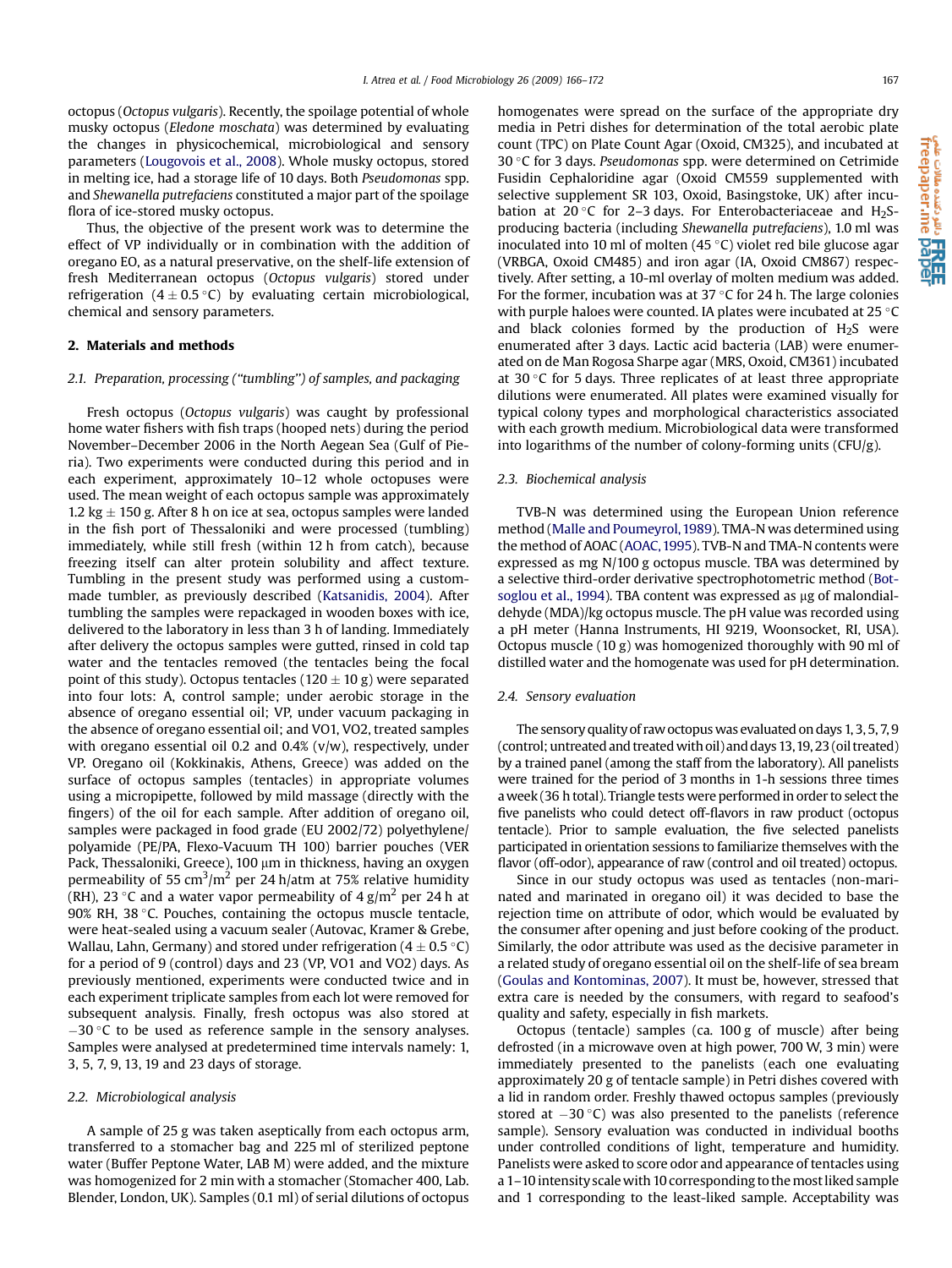defined as having a score of  $>$ 5, whereas the sample was classified as unacceptable after development of first off-odor ([Botta, 1995\)](#page-6-0).

#### 2.5. Statistical analysis

Experiments were replicated twice on different occasions with different octopus samples. Triplicate samples were taken per replicate. Data from each replication were averaged and log transformed (CFU/g). These data were subjected to analysis of variance (ANOVA) using the statistical software Minitab 14.0 ([Minitab, 2000; Petridis, 2000\)](#page-6-0). Means and standard deviations were calculated, and, when F values were significant at the  $P < 0.05$ level, mean differences were separated by the Student–Newman– Keuls (SNK) procedure ([Steel and Torrie, 1980\)](#page-6-0).

#### 3. Results and discussion

#### 3.1. Microbiological changes during storage

The changes in the microflora of octopus during storage under aerobic conditions and vacuum packaging with or without addition of oregano essential oil are shown in [Fig. 1](#page-3-0)a–e. The initial (day 1) TPC (Fig.1a) was ca. 4.3 log CFU/g which is a relatively low bacterial load, taking into consideration the observed contamination of the tentacles, very common and difficult to remove in these species. Similarly low initial TPC (between 3 and 4 log CFU/g) has been reported for fresh common octopus [\(Hurtado et al., 2001; Vaz-Pires](#page-6-0) [and Barbosa, 2004\)](#page-6-0). TPC exceeded the value of 7 log CFU/g, which is considered as the upper acceptability limit for fresh water and marine species ([ICMSF, 1986](#page-6-0)) on day 6 for samples A, on day 9 for VP and on day 13 for VO1, while VO2 samples did not reach this value throughout the 23-day storage period. Oregano treated under VP (VO2) octopus samples had significantly ( $P < 0.05$ ) lower TPC count compared to all other samples. TPC in aerobically stored squid samples exceeded the microbiological limit of 7 log CFU/g after 8 days [\(Ohashi et al., 1991](#page-6-0)), whereas 2 log lower was observed in pressurized (400 MPa) octopus (Octopus vulgaris) muscle by [Hurtado et al. \(2001\)](#page-6-0). With regard to the VO1 and VO2 samples, there are no reports in the literature on the use of VP in combination with oregano EO in seafood products. Limited work so far has been reported in related studies on meat. Fresh beef fillets, vacuum-packaged with addition of 0.8% (v/w) oregano EO, stored at 5 °C exceeded the limit of 7 log CFU/g on day 16 of storage [\(Tsi](#page-6-0)[garida et al., 2000\)](#page-6-0), while according to [Skandamis and Nychas,](#page-6-0) [2002](#page-6-0), the shelf-life of vacuum-packaged fresh beef increased from 20 to 27 days after the addition of oregano EO.

It is well documented that Gram-negative bacteria such as Pseudomonas and Shewanella spp. (of which Shewanella putrefaciens is the predominant species) grow during aerobic storage on chilled seafood products [\(Gram and Dalgaard, 2002\)](#page-6-0). Initial (day 1) pseudomonads count was 3.3 log CFU/g and increased to reach final populations of ca. 8.05 log CFU/g (VP samples), 7.22 log CFU/g (A and VO1 samples) and 6.01 log CFU/g (VO2 samples) [\(Fig. 1](#page-3-0)b). As noted previously for TPC, Pseudomonas spp. population was significantly ( $P < 0.05$ ) lower for VO2 samples compared to all other treatments. Interestingly in our study, pseudomonads being strictly aerobic bacteria reached high final counts not only in the air-packaged samples (A), as expected, but also in VP and VO1 samples. This is probably attributed to the permeability of the flexible pouches used for packaging of octopus (55 cm $^3/\rm{m}^2$  per 24 h/atm at 75% RH and 23 °C). [Borch et al. \(1996\)](#page-6-0) found that as the permeability of packaging bags of fresh beef was increased, the rate of growth and the maximum population of Pseudomonas spp. also increased. In addition according to [Sutherland et al. \(1975\)](#page-6-0) the higher the initial population of Pseudomonas spp. the more intense is the effect of oxygen permeability of plastic films on their growth. In related studies it was found that addition of  $0.8\%$  (v/w) oregano EO in VP beef fillets reduced the population of Pseudomonas spp. ([Tsigarida et al., 2000; Skandamis et al., 2002](#page-6-0)).

Counts of  $H_2$ S-producing bacteria, like *Pseudomonas* spp., have been used as spoilage indicators of seafood products [\(Gram and](#page-6-0) [Dalgaard, 2002](#page-6-0)). Especially the count of Shewanella putrefaciens is directly related to the remaining shelf-life of seafood products causing reduction of trimethylamine oxide (TMAO) to TMA-N in fish. H<sub>2</sub>S-producing bacterial count was initially 2.78 log CFU/g, thereafter increasing to give final populations of ca. 6.92, 8.01, 6.82 and 5.55 log CFU/g for A, VP, VO1 and VO2 samples, respectively ([Fig. 1c](#page-3-0)). H<sub>2</sub>S-producing bacteria were significantly ( $P < 0.05$ ) lower in treatment VO2, followed by treatment VO1. Our results for  $H_2S$ producing bacteria in aerobically packaged octopus are lower than those reported for VP squid by [Paarup et al. \(2002\)](#page-6-0).

As high populations of more than  $10^7 - 10^8$  CFU/g of the bacterium Shewanella putrefaciens are normally required to cause spoilage of fish and seafood [\(Gram and Dalgaard, 2002](#page-6-0)), it was assumed that this organism was also a major spoiler in the present study (6.92, 8.01 log CFU/g for A, VP samples, respectively, in contrast to the finding of Lougovois et al. (2007) for ice-stored musky octopus. Whilst the initial number of  $H_2S$ -producing bacteria, compared to the Pseudomonas spp., in octopus samples was lower (by ca. 0.6 log CFU/g) final populations of these bacterial species for A and VP samples were not significantly  $(P < 0.05)$ different. It has been previously postulated [\(Gram et al., 2002](#page-6-0)) that Pseudomonas spp., are able to produce a range of antibacterial compounds, i.e. siderophores that may cause a depression in the growth of H2S-producing bacteria in an iron-limited environment. Such behavior for these bacterial species was not observed in the present study for A and VP octopus samples.

To our knowledge there is no information available in the literature on the effect of oregano EO on  $H_2$ S-producing bacteria in VP seafood. In the present study  $H_2$ S-producing bacteria were part of the natural flora of octopus but with Pseudomonas spp. being the dominant species, as already mentioned above.

LAB were found to be members of the microbial flora of octopus and the dominant species in samples VO2. Initial population of LAB was ca. 3 log CFU/g, while only for VP octopus samples a count of ca. 6.9 log CFU/g was reached on final day 23 of storage [\(Fig. 1](#page-3-0)d). LAB populations were highest in the VP octopus samples, as expected, compared to the control samples ([Fig. 1](#page-3-0)d). The results of the present study are in good agreement with those reported for VP fillets of fresh beef (with addition of 0.8%, v/w, oregano EO). LAB, being a facultative anaerobic group, is tolerant to  $CO<sub>2</sub>$  and, therefore, may inhibit growth of other bacteria (because of the formation of lactic acid and bacteriocins) and this fact may contribute to their selective growth during spoilage of seafood products.

Enterobacteriaceae low initial count (2.1 log CFU/g, [Fig. 1e](#page-3-0)) indicates both good hygiene of the marine environment from which the octopus was caught, as well as the adequate processing conditions during handling, transportation, cutting and packaging of octopus samples ([Vaz-Pires and Barbosa, 2004](#page-6-0)). Enterobacteriaceae produced lower counts ( $P < 0.05$ ) than the other species (examined in the present study) in control and oregano treated under VP octopus samples, and final counts were ca. 5.9 log CFU/g (control, day 9) and 5.1, 6.0, 6.7 log CFU/g (oregano treated, day 23, for VO2, VO1, VP samples, respectively).

Enterobacteriaceae, being psychrotolerant, are capable of growing at refrigeration temperatures; however, they cannot compete well with other Gram-negative spoilers [\(ICMSF, 1998](#page-6-0)). Our results for Enterobacteriaceae counts in oregano treated under VP (VO1) octopus samples (ca. 5.0 log CFU/g) are in agreement with those reported for iced-whole octopus (Octopus vulgaris) by [Vaz-](#page-6-0)[Pires and Barbosa \(2004\)](#page-6-0) and recently for ice-stored whole musky octopus (Eledone moschata) by Lougovois et al. (2007).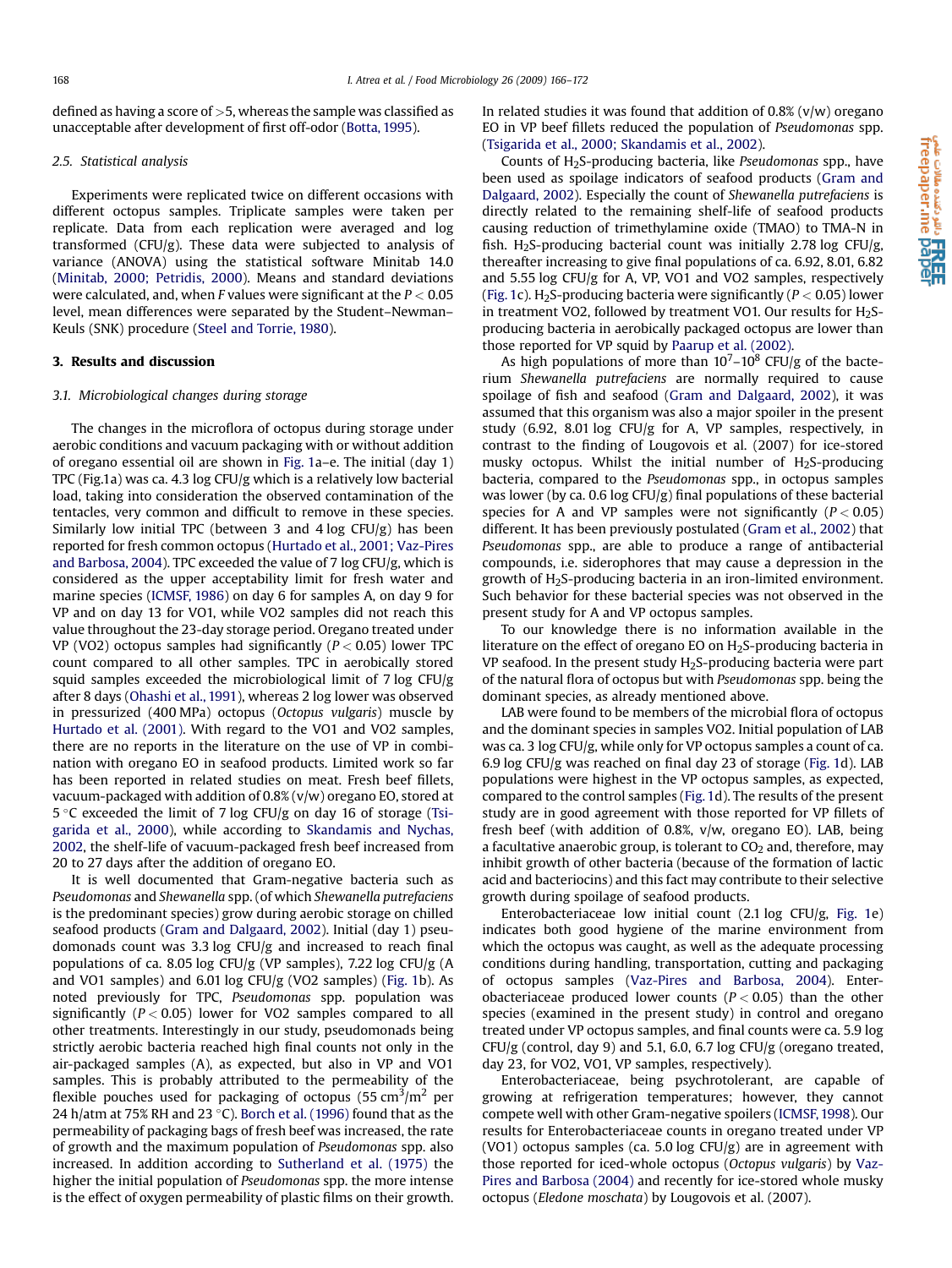<span id="page-3-0"></span>

Fig. 1. Changes (log CFU/g) in: (a) total aerobic plate count (TPC); (b) Pseudomonas spp.; (c) H<sub>2</sub>S-producing bacteria (including Shewanella putrefaciens); (d) LAB; and (e) Enterobacteriaceae of chilled fresh octopus without oregano oil stored in air (A,  $\blacksquare$ ); without oregano oil stored under vacuum (VP,  $\blacklozenge$ ); with oregano oil 0.2% (v/w) stored under vacuum (VO1,  $\triangle$ ) and with oregano oil 0.4% (v/w) stored under vacuum (VO2,  $\bullet$ ). Each point is the mean of three samples taken from two replicate experiments (n = 3 × 2 = 6). Error bars show SD.

# 3.2. Chemical changes during storage

The changes in pH, TVB-N, TMA-N and TBA (results not shown) of control (A), VP and oregano treated under VP (VO1, VO2) octopus during chilled storage are shown in [Fig. 2a](#page-4-0)–c.

The initial (day 1) pH of octopus was ca. 6.1 [\(Fig. 2a](#page-4-0)). During the storage period at  $4^{\circ}$ C the pH of control, VP and oregano treated under VP (VO1, VO2) octopus samples increased to reach final values of ca. 7.4, 7.2 and 6.6, 6.4, respectively. The significantly higher ( $P < 0.05$ ) pH values recorded after days 5 and 13 of air and

a تا **HREE**<br>freepaper.me **pape**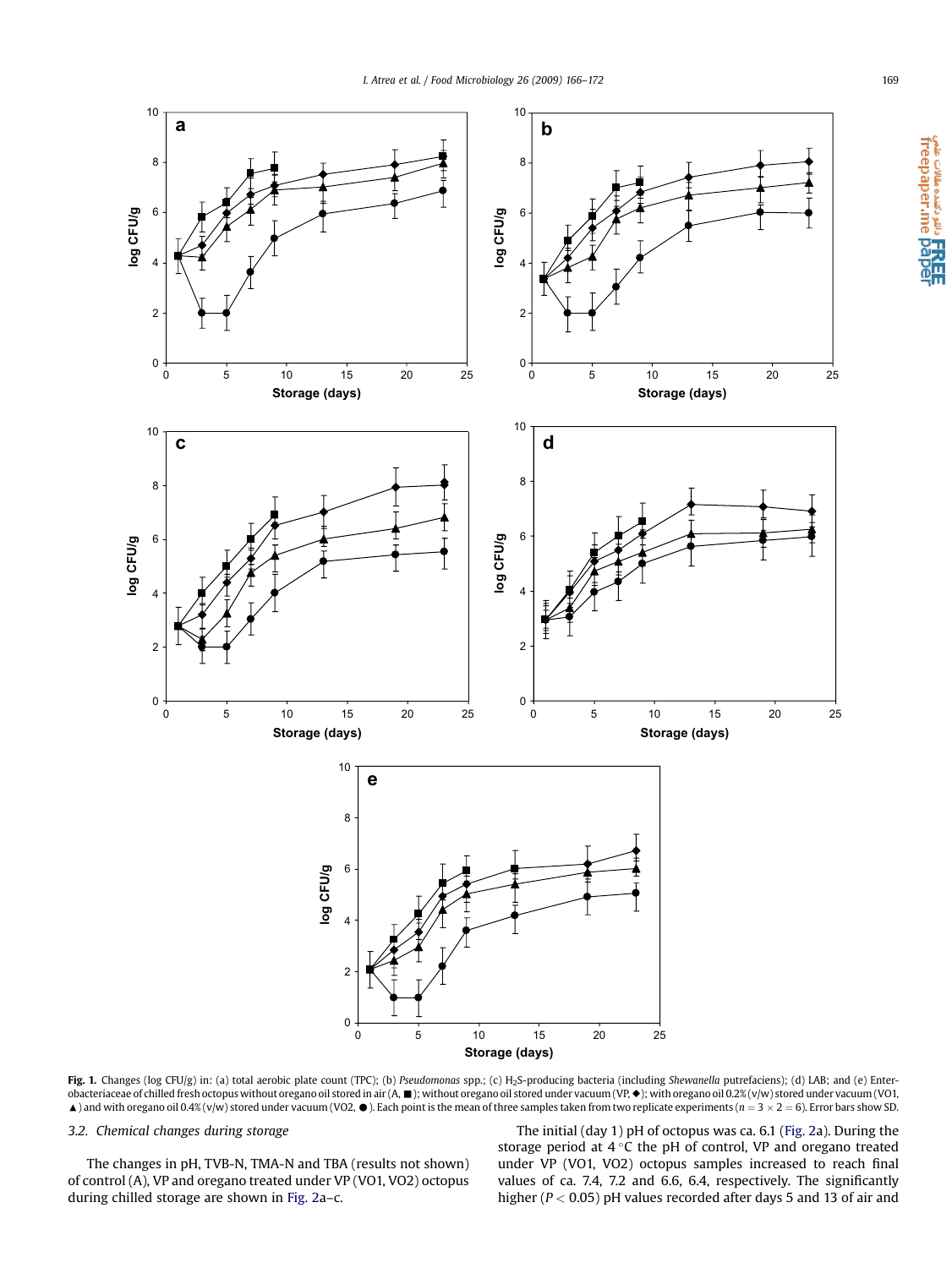<span id="page-4-0"></span>

Fig. 2. Changes in (a) pH; (b) total volatile basic nitrogen (TVB-N) and (c) trimethylamine nitrogen (TMA-N) values of chilled fresh octopus without oregano oil stored in air (A,  $\blacksquare$ ); without oregano oil stored under vacuum (VP,  $\blacklozenge$ ); with oregano oil 0.2% (v/w) stored under vacuum (VO1,  $\blacktriangle$ ); and with oregano oil 0.4% (v/w) stored under vacuum (VO2,  $\blacklozenge$ ). Each point is the mean of three samples taken from two replicate experiments ( $n = 3 \times 2 = 6$ ). Error bars show SD.

vacuum-packaged octopus, respectively, may be attributed to the rapid spoilage of the product and the formation of alkaline compounds of autolysis and bacterial metabolites in the octopus muscle. Such behavior has also been noted for vacuum-packaged pressurized squid mantle (Todaropsis eblanae) by [Paarup et al.](#page-6-0) [\(2002\)](#page-6-0) and for ice-stored whole musky octopus (Eledone moschata) by Lougovois et al. (2007).

Initial TVB-N value (11.9 mg N/100 g) indicates that the fresh octopus was of good quality, in agreement with the relatively low initial TPC count (4.3 log CFU/g) (Fig. 2b). Similar TVB-N values have been found for chilled pressurized octopus (Octopus vulgaris) ([Hurtado et al., 2001](#page-6-0)) and for chilled squid and octopus stored under controlled atmospheres ([Ruiz-Capillas et al., 2002](#page-6-0)). It is noteworthy that TVB-N values of oregano treated under VP (VO1, VO2) octopus samples were significantly lower ( $P < 0.05$ ) than the control and VP samples during the entire chilled storage period. This may be attributed to the antibacterial properties of the phenolic constituents, carvacrol and thymol of the oregano essential oil [\(Burt, 2004](#page-6-0)). TVB-N levels in cephalopods are much higher than those in fish probably because of the higher autolytic activity in muscle of cephalopods. Especially in octopus, autolytic activity is 3 times greater than in squid and 25 times than in gadoids ([Hurtado](#page-6-0) [et al., 1999a, b](#page-6-0)). There is currently no legal TVB-N limit value for cephalopods; thus, a TVB-N value of 35 mg N/100 g suggested for fish freshness (Conell, 1990) was taken as the limit of acceptability of fresh octopus. Considering this TVB-N value, fresh chilled octopus stored under aerobic and vacuum packaging would be expected to have a shelf-life of ca. 5–6 days, extended to ca. 16 days for VO1 samples. Interestingly for VO2 samples this limit value was never attained during the entire refrigerated storage period. Higher TVB-N values (45 and 60 mg N/100 g) were suggested as the limit of acceptability for vacuum-packaged pressurized squid mantle (Todaropsis eblanae) by [Paarup et al. \(2002\)](#page-6-0) and squid and octopus by [Ruiz-Capillas et al. \(2002\).](#page-6-0) Interestingly, high TVB-N values correlated rather well when respective TPC values had reached  $10<sup>7</sup>$ CFU/g). To our knowledge very little information is available in the literature on the effect of EO on the TVB-N values of vacuumpackaged fish, including seafood.

TMA-N is produced by the decomposition of trimethylamine oxide (TMAO) due to bacterial action and action of intrinsic enzymes [\(Connell, 1990](#page-6-0)). Currently as in the case of TVB-N, there are no legal limits for TMA-N in cephalopods in the European Union and, thus, the recommended limit for chilled fish of 12 mg N/100 g fish muscle ([Connell, 1990](#page-6-0)) is used. Similarly, TMA-N production in the control, VP and oregano treated octopus samples under VP, followed the same pattern as the TVB-N production (Fig. 2c). The initial TMA-N content of octopus samples was low (ca. 1.3 mg N/ 100 g) indicating the freshness of the product. This value is in agreement with those reported by [Hurtado et al. \(2001\)](#page-6-0) and [Ruiz-Capillas et al. \(2002\)](#page-6-0) for octopus. On final day (9) of storage, a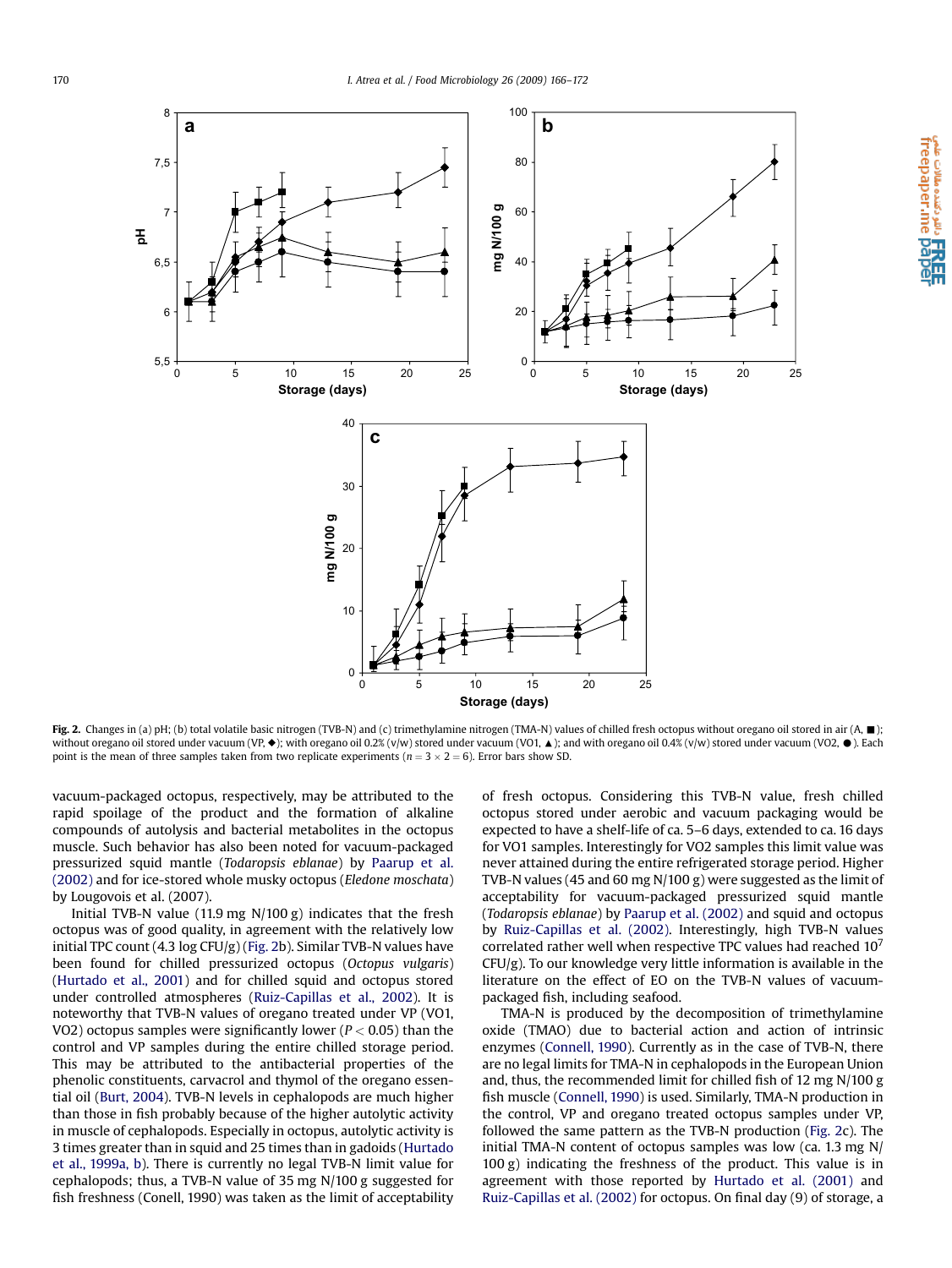TMA-N value for the control (A) sample was ca. 30 mg N/100 g, whereas the respective H<sub>2</sub>S-producing bacterial (including Shewanella putrefaciens) count reached a level of 6.9 log CFU/g. As high cell concentrations of more than 7–8 log CFU/g of these bacteria are normally required for the reduction of TMAO to TMA-N, it is likely that other bacteria, such as Photobacterium spp. may also be involved in the formation of TMA-N in control samples. The presence of these bacteria in the microflora association of octopus samples was not investigated in the present study.

Assuming the TMA-N value of 12 mg N/100 g as limit of acceptability, octopus samples under aerobic storage and VP exceeded this value after 5 and 6 days, respectively, while oregano treated under VP (VO1, VO2) octopus samples never reached this limit value throughout the entire storage period. As before, TMA-N values of oregano treated under VP (VO1, VO2) octopus samples were significantly ( $P < 0.05$ ) lower than the control and VP samples during the entire chilled storage period. The slow rate of TMA-N production in oregano treated under VP (VO1 and VO2) octopus samples can be attributed to the conditions of low oxygen tension that greatly influence the spoilage of fresh seafood [\(Gram et al.,](#page-6-0) [2002\)](#page-6-0). Recently, [Goulas and Kontominas \(2007\)](#page-6-0) also reported low TMA-N content for fresh sea bream (Sparus aurata) stored under MAP with addition of oregano essential oil.

Present results on TVB-N and TMA-N production in oregano treated under VP (VO1 and VO2) octopus samples, show that the use of oregano EO may affect the degenerative flora and thus slow down rapid decomposition in octopus muscle. The latter hypothesis, however, is only speculative and further research is needed to support our findings.

According to [Connell \(1990\),](#page-6-0) TBA values of 1000-1500 µg MDA/ kg of fish muscle are usually regarded as the limit beyond which fish will normally develop an objectionable odor/taste. The initial TBA content of fresh octopus was low  $(29.4 \,\mu g \text{ MDA/kg})$  near the detection limit of the method (20  $\mu$ g MDA/kg), as a result of the low fat content (0.2–1%) of octopus, in contrast to other mollusks and fish [\(Karakoltsidis et al., 1995; Vaz-Pires and Barbosa, 2004](#page-6-0)). In addition to the low fat content, use of VP (alone) or in combination with the antioxidant activity of oregano essential oil played a key role in maintaining TBA values at low levels in control, VP, VO1 and VO2 octopus samples throughout the entire storage period. Of the treatments examined in the present study, TBA content of oregano treated under VP octopus samples, especially VO2, was extremely low  $(P < 0.05)$  (results not shown). It has been stated that use of oregano essential oil and especially its phenolic constituents (mainly thymol and carvacrol) possessing strong antioxidant activity can control lipid oxidation in fish ([Tsimidou et al., 1995](#page-6-0)).

# 3.3. Sensory analysis during storage

The limit of acceptability for odor was reached after 6 days in control samples (A), 9 days in VP samples, 17 and 23 days VO1 and VO2, respectively (Fig. 3). In other related studies, based on sensory evaluation, a shelf-life of ca. 7–8 days was recorded for fresh squid ([Yamanaka et al., 1987\)](#page-6-0). [Hurtado et al. \(1999a\)](#page-6-0) stated that the high autolytic activity of cephalopods results in short shelf-life. Especially for fresh octopus, a shelf-life of ca. 6–7 days is estimated after capture even at low storage temperatures (2.5  $\degree$ C). Similarly to our results obtained for VP octopus, a shelf-life of ca. 8 and 10 days was reported for ice-stored whole octopus (Octopus vulgaris) [\(Vaz-Pires](#page-6-0) [and Barbosa, 2004](#page-6-0)) and ice-stored whole musky octopus (Eledone moschata) (Lougovois et al., 2007), respectively. A shelf-life of ca. 6 days at  $4\,^{\circ}$ C for aerobically stored fresh octopus, obtained in the present study is typical for seafood, and agrees with other findings reported above. It must be noted that a longer shelf-life for fresh octopus would be expected at a lower temperature (i.e.  $0^{\circ}$ C; melting ice), as also noted by [Vaz-Pires and Barbosa \(2004\)](#page-6-0) for



Fig. 3. Changes in odour scores of chilled fresh octopus without oregano oil stored in air (A,  $\blacksquare$ ); without oregano oil stored under vacuum (VP,  $\blacklozenge$ ); with oregano oil 0.2% (v/ w) stored under vacuum (VO1,  $\triangle$ ); and with oregano oil 0.4% (v/w) stored under vacuum (VO2,  $\bullet$ ). Each point is the mean of three samples taken from two replicate experiments ( $n = 3 \times 2 = 6$ ). Error bars show SD.

iced-stored whole octopus (Octopus vulgaris). The temperature is a critical factor for storage of fresh seafood, including cephalopods, and current European regulations require a temperature of melting ice [\(EC 853/2004\)](#page-6-0); however, this was not the objective in the present study.

Changes in appearance scores of control, VP and oregano treated under VP (VO1, VO2) octopus samples were not statistically significant  $(P > 0.05)$  (results not shown) and decreased at a slower rate than odor. Interestingly, all samples irrespective of treatment, by the end of storage period had acceptable scores (>5) (results not shown).

In our study, odor data of octopus samples correlated rather well with microbiological data (based on a TPC limit value of 7 log CFU/g, [ICMSF, 1986\)](#page-6-0), except for VO1 samples, in which the sensory acceptability limit was exceeded on day 17, whereas the respective microbiological (TPC) limit on day 13, meaning that the presence of oregano EO masked any unpleasant odor due to the bacterial action and spoilage of the product.

Concerning the sensorial effect of oregano essential oil concentration (0.2 and 0.4%,  $v/w$ ) on the octopus tentacles in the present study, the use of the aforementioned concentrations gave a characteristic, desirable and pleasant (organoleptically acceptable) odor to the treated samples until days 17 and 23 days of storage, as judged by the sensory panel. It needs to be mentioned that VP (without oregano oil), VO1 and VO2 (treated with oregano oil 0.2 and 0.4%, v/w, respectively, under VP) octopus tentacles were cooked using a microwave (grill) and only samples taken from day -3 of storage were evaluated (results not shown). All cooked octopus samples (VP, VO1 and VO2) evaluated for both odor and taste by the sensory panel received acceptable scores, with octopus samples containing 0.2% oregano essential oil giving the highest acceptability score.

It is noteworthy that potential use of essential oils such oregano, thyme, etc., as preservative in foods needs to be carefully evaluated in terms of its sensorial acceptability. This study, in combination with current, limited knowledge on the potential use of oregano essential oil as a ''natural'' preservative in foods, leads to the general conclusion that oregano essential oil can expand its application to extend the shelf-life of cephalopods by (1) delaying of growth of specific spoilage organisms and (2) imparting a pleasant odor to the product, given that seafood treated with oregano (herb) is favorable to the consumers in the Mediterranean area.

دائلو دکتنده مقالات علمی<br>Treepaper.me